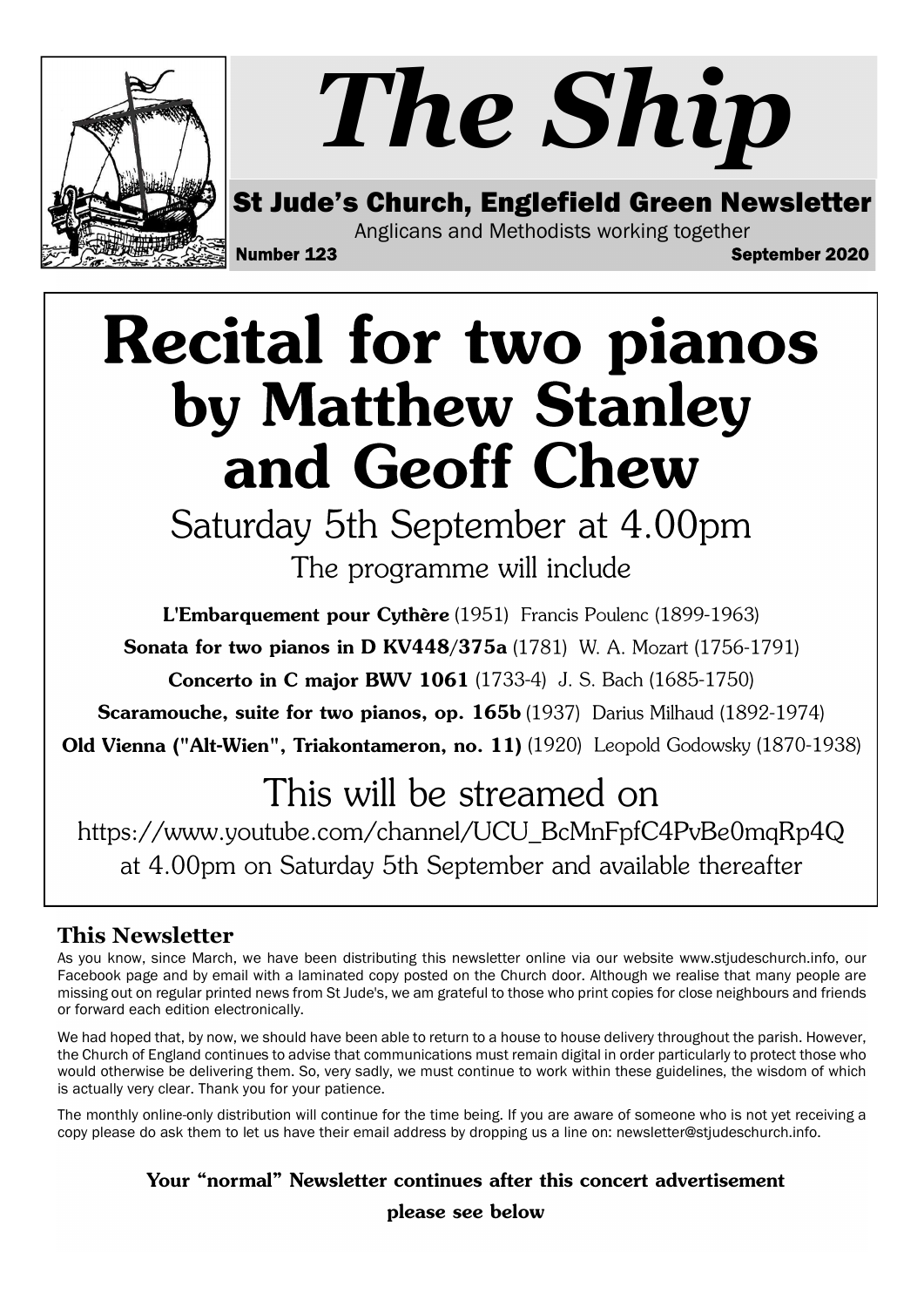

# The Ship

#### St Jude's Church, Englefield Green Newsletter

Anglicans and Methodists working together

Number 123 September 2020

We're back!

#### Spotlight on our Services

Here is the pattern we plan for the Sundays in September:

6th September 8.00am Holy Communion in Church

9.30am Family friendly service on our YouTube Channel

13th September

9.30am Holy Communion in Church (Live and streamed on YouTube)

20th September

8.00am Holy Communion in Church 9.30am Service on our YouTube Channel

27th September

9.30am Holy Communion in Church (Live and streamed on YouTube)

Sadly we will be unable to hold Junior Church in September or for a little while to come. Hopefully the situation will change over the coming months. Claudia Tubb will continue to provide her wonderful message for young and older in our pre-recorded YouTube services.

Each service in church will be about 30—40 minutes in length. We can use only a limited amount of seating because of the rules of social distancing. Seats will all be allocated on a first-come, first-served basis. Our numbers are limited to a maximum of 30 people and we shall need to "sign in" for "Test and Trace" purposes.

Entrance to St Jude's will be by the main north-west door as usual and exit by the Monsell Room door. Almost everyone will need to wear a mask (unless you have a medical exemption) and to use hand sanitizer on entrance and exit. Masks may be removed in order to receive Holy Communion. The person conducting the service is not required to wear a mask but he or she will do so when bringing the wafer to those who wish to receive it. In line with current Church of England guidance wine will not be distributed at present.

This is a good time to assure you that we welcome all who wish to do so to receive Holy Communion, no matter to which church you would usually belong. Equally we welcome you to worship with us, even if you would rather not receive communion.

Sadly, we are unable to sing, but Geoff Chew, Guy Bunce and Chloe Spencer will continue to make music a real part of our worship. Guy will generously continue to produce our YouTube services, including streaming two services directly from inside St Jude's.

One of the blessings of Lockdown and beyond has been the discovery that many of us are able to keep in touch with one another by a whole range of electronic means or simply by spending time with a loved one, neighbour or friend at a safe distance in our gardens. But it hasn't been quite the same as the contact with those close to us that we have always previously enjoyed. Our hearts go out especially to those who have been shielding for many months, or whose families live some distance away.

Across the world churches and other faith groups have also had to keep the doors of their buildings closed. Worship and fellowship has also been greatly supported by electronic means. At St Jude's, thanks to the generous expertise of Guy Bunce, we have still been able to enjoy an act of worship every single Sunday since Lockdown began.

From Sunday 6th September the doors of St Jude's will re-open. We shall be subject still to the guidelines on social distancing and worshippers will be required to wear face coverings and to make regular use of the hand sanitizers which will be provided. The seating arrangements will look somewhat different and we'll be missing out on coffee and conversation for a while yet. But...we shall be together!

Details of our services for September are given in our "Spotlight on Services". Please join us if you feel able to do so. You may be a regular worshipper; you may be someone who has once worshipped at St Jude's but have been unable to attend for quite a while or you may never have come to St. Jude's before. Whatever may be true for you, we shall be privileged to welcome you.

We shall also be continuing our weekly YouTube services for a while yet and certainly for as long as the numbers of people we can safely accommodate in church are still restricted. Again, please find details of these services further on in this edition of "The Ship".

Our Englefield Green schools are also re-opening after the summer break. For some children this will mean returning to regular schooling for the first time since the end of March. Please remember them especially and with them the many parents and carers who for quite some time took on the challenge of home schooling!

Please do give especial thought to all our Head Teachers and school staff. Whilst some of us may have been able to enjoy a summer break, (maybe a "stay-cation"!), many of those who run our schools have been working throughout the summer to ensure a secure start for children coming back to school. We are hugely indebted to them all for their unstinting care for the children of our local community.

Some of us will still remember from our childhood the "butterflies" that accompanied us on returning to school at the end of the summer holidays. Everything felt strange, unknown and new. In September 2020 things are looking strange, unknown and new for very many of us. These past months have seen many changes, including most especially the irreversible and heartbreaking life changes that illness and bereavement bring with them. It was the writer CS Lewis who wrote after the tragic loss of his wife ""No one ever told me that grief felt so like fear". ("A Grief Observed").

COVID 19 has brought many losses, great and far smaller. It has taken all of us in such a relatively brief time, into a world which looks so very different in many ways from the world we knew before. So, when we begin returning to once familiar places and routines, we find that even those things are subtly new. We recognise perhaps a sense of grieving for the things which may never be quite the same again.

But God's love remains the same. The New Testament describes God as "the Father of lights, with whom there is no variation or shadow due to change". (James 1:17) The welcome within God's heart for each and every one of us is just as it has always been. The doors of St Jude's may have been closed for a while but, as we were reminded at the very beginning of lockdown, the love of God in the Lord Jesus Christ remains open to us all. Please come and worship Him with us once again.

#### Spotlight on services contd

Please use our St Jude's website (www.stjudeschurch.info) and/or our Facebook page to access our online Sunday Worship service, premiered from 9.30am each Sunday on YouTube. You will also find a "Jotting" or "Thought for the Day" from our Vicar each weekday — these resume from 1st September.